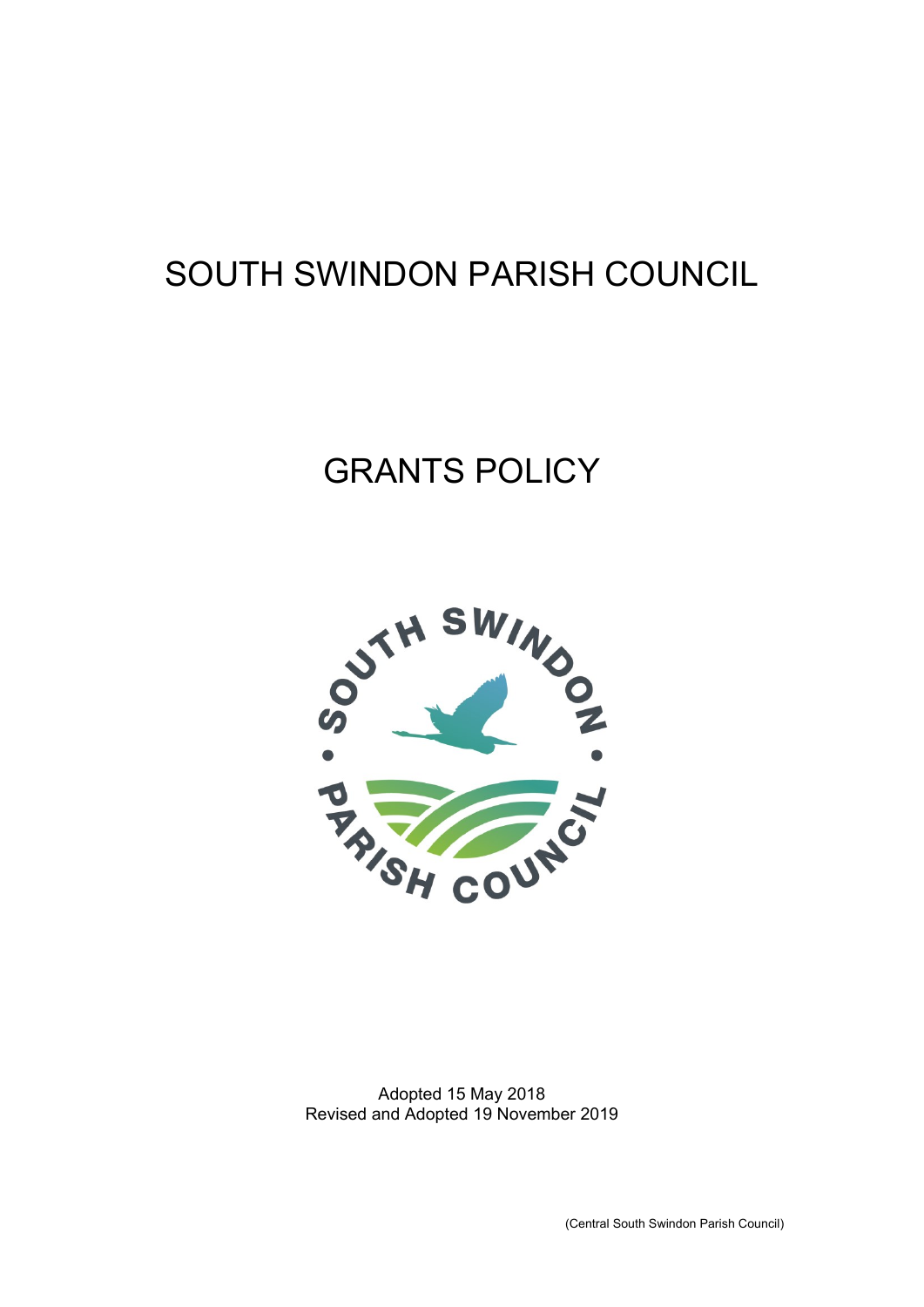### **WHO CAN APPLY**

Local community groups, voluntary organisations and charities which must be of a non-commercial nature.

The group or charity must be based in the Parish of Central Swindon South or within the immediate vicinity of the parish. Regardless of location, any grant application must be seen to be of benefit to residents of the Parish of Central Swindon South. National or regional organisations will not be considered.

### **HOW MUCH CAN BE APPLIED FOR**

Central Swindon South Parish Council will award grants that fit the guidelines below up to the maximum value as follows;

- £1,000 for any qualifying grant
- £2,000 for any qualifying grant where the additional £1,000 can be match funded by the applying organisation or another source.

## **HOW CAN THE GRANTS BE USED AND HOW ARE THEY DECIDED**

Grants can normally only be used for capital projects, seed funding for start-up projects and not for revenue support.

Only one grant per applicant will be given by the Council in a financial year.

The Finance & Staffing Committee has been delegated authority to make the decision whether a grant will be made.

Grants can only be given up to the amount held in the budget for grants, which is agreed by Full Council as part of the budget process. Unspent grant budgets from a previous year can be held in a fund to be used in the following financial year.

An organisation will be required to provide a copy of their signed, certified and audited accounts for the last year and their budget for the current year prior to their grants being considered.

## **WHEN AND HOW SHOULD AN APPLICATION BE MADE**

The Council will accept applications in September/ October each year. These grants will be paid out the following May.

All applications are to be made on a form that can be obtained from the Clerk or downloaded from the website.

## **WHAT IS REQUIRED WITH THE APPLICATION**

- Full and complete copies of your signed, certified and audited accounts for the last year. If your organisation has been in existence for less than that period, copies of your bank statements for last 3 months.
- A detailed budget plan and supporting evidence.
- Evidence of other awards towards the project, eg lottery funding, other bodies.

#### **WHAT WILL NOT NORMALLY BE FUNDED**

- The activities of political organisations.
- The activities of religious organisations, unless they can show they operate clear and open community activities which do not require membership or